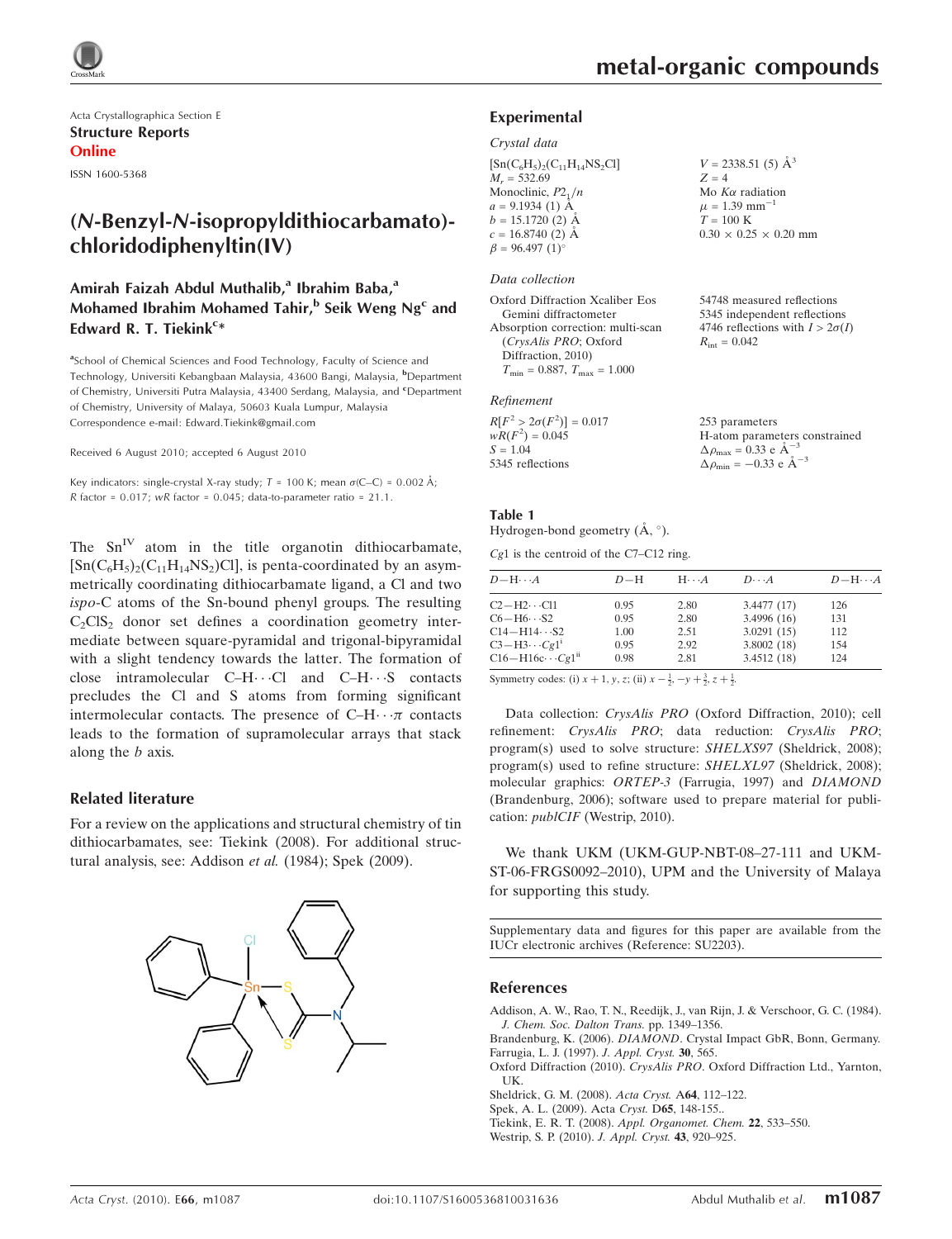# **supporting information**

*Acta Cryst.* (2010). E**66**, m1087 [https://doi.org/10.1107/S1600536810031636]

# **(***N***-Benzyl-***N***-isopropyldithiocarbamato)chloridodiphenyltin(IV)**

# **Amirah Faizah Abdul Muthalib, Ibrahim Baba, Mohamed Ibrahim Mohamed Tahir, Seik Weng Ng and Edward R. T. Tiekink**

### **S1. Comment**

Tin, including organotin, dithiocarbamates continue to attract attention as they are known to exhibit properties suggesting their potential as anti-cancer agents, anti-microbial agents and insecticides (Tiekink, 2008).

The  $Sn<sup>V</sup>$  atom in the structure of the title compound is five-coordinated, being chelated by an asymmetrically coordinating dithiocarbamate ligand, a chloride and two ispo-C atoms of the Sn-bound phenyl groups, Fig. 1. The coordination geometry is intermediate between square pyramidal and trigonal bi-pyramidal with a leaning towards the latter. This assignment is based on the value calculated for *τ* of 0.54 for the Sn atom, which compares to the *τ* values of 0.0 and 1.0 for ideal square pyramidal and trigonal bi-pyramidal geometries, respectively (Addison *et al.*, 1984; Spek, 2009). The mode of coordination of the dithiocarbamate ligand, the disposition of the ligand donor set, and the intermediate coordination geometry matches with the literature precedents (Tiekink, 2008).

The formation of close intramolecular C–H···Cl and C–H···S contacts, Table 1, preclude the Cl and S atoms from forming significant intermolecular contacts. The most prominent intermolecular interactions are of the type C–H···*π*, involving the Sn-bound C7–C12 ring interacting with a methyl-H on one side and a phenyl-H on the other, Fig. 2 and Table 1. This results in the formation of supramolecular arrays in the *ac* plane which stack along the *b* axis, Fig. 3.

### **S2. Experimental**

Carbon disulfide (10 mmol) was added dropwise to an ethanol solution (100 ml) of *N*-benzyl-*N*-isopropyl (10 mmol). The solution was kept at 273 K for 1 h. Diphenyltin dichloride (5 mmol) dissolved in ethanol (20 ml) was added to give a white precipitate. This was collected and recrystallized from a chloroform/ethanol (1/2) mixture.

### **S3. Refinement**

C-bound H-atoms were placed in calculated positions and were included in the refinement in the riding model approximation: C-H = 1.0, 0.99, 0.98 and 0.95 Å for CH, CH<sub>2</sub>, CH<sub>3</sub> and CH(aromatic) H-atoms, respectively, with U<sub>iso</sub>(H)  $= k \times U_{eq}(C)$ , where  $k = 1.5$  for CH<sub>3</sub> H-atoms, and  $k = 1.2$  for all other H-atoms.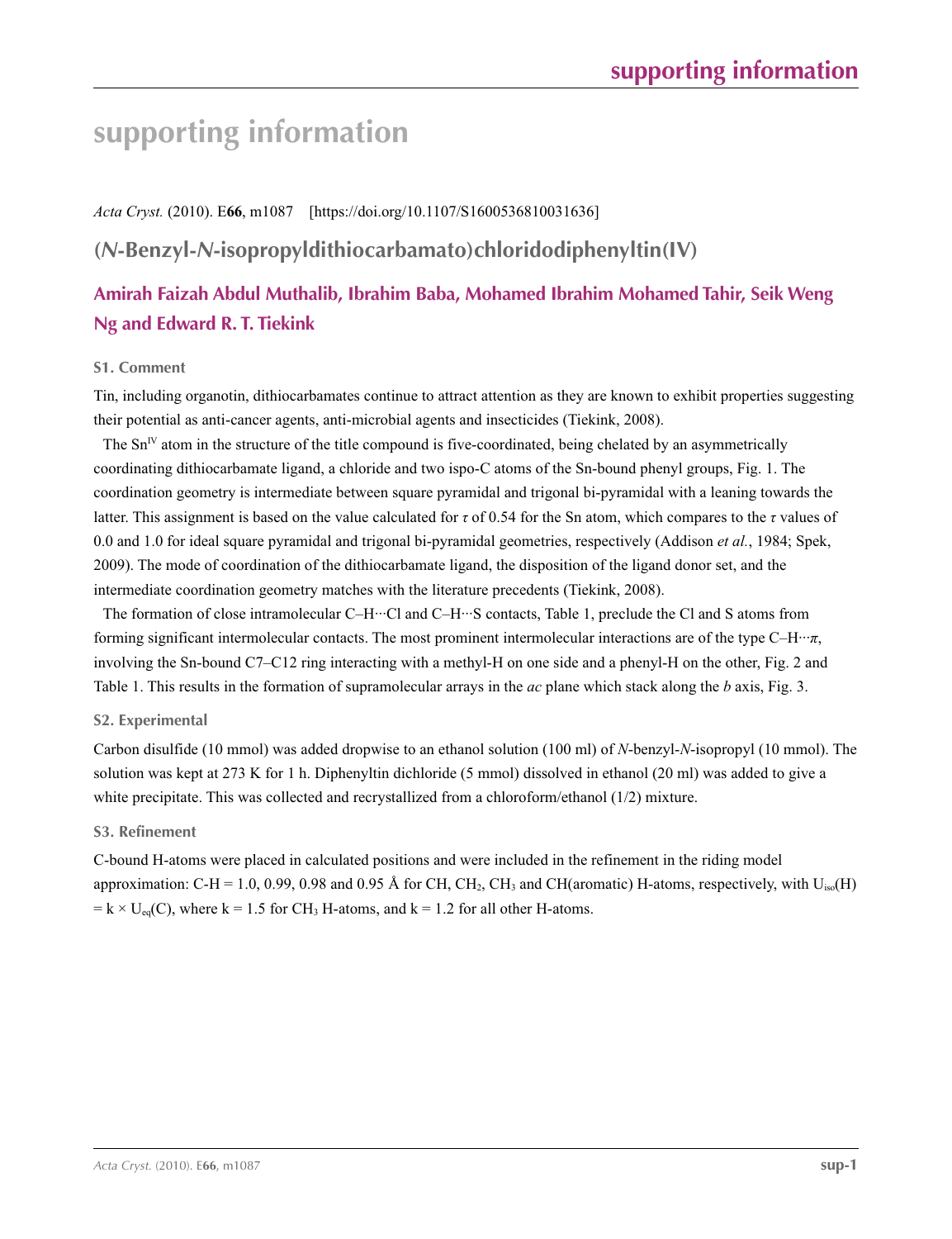

## **Figure 1**

The molecular structure of the title complex showing the atom-labelling scheme and displacement ellipsoids at the 50% probability level.



## **Figure 2**

A view of the 2-D supramolecular array in the *ac* plane of the crystal structure of the title complex, with the C–H···*π* contacts shown as purple dashed lines.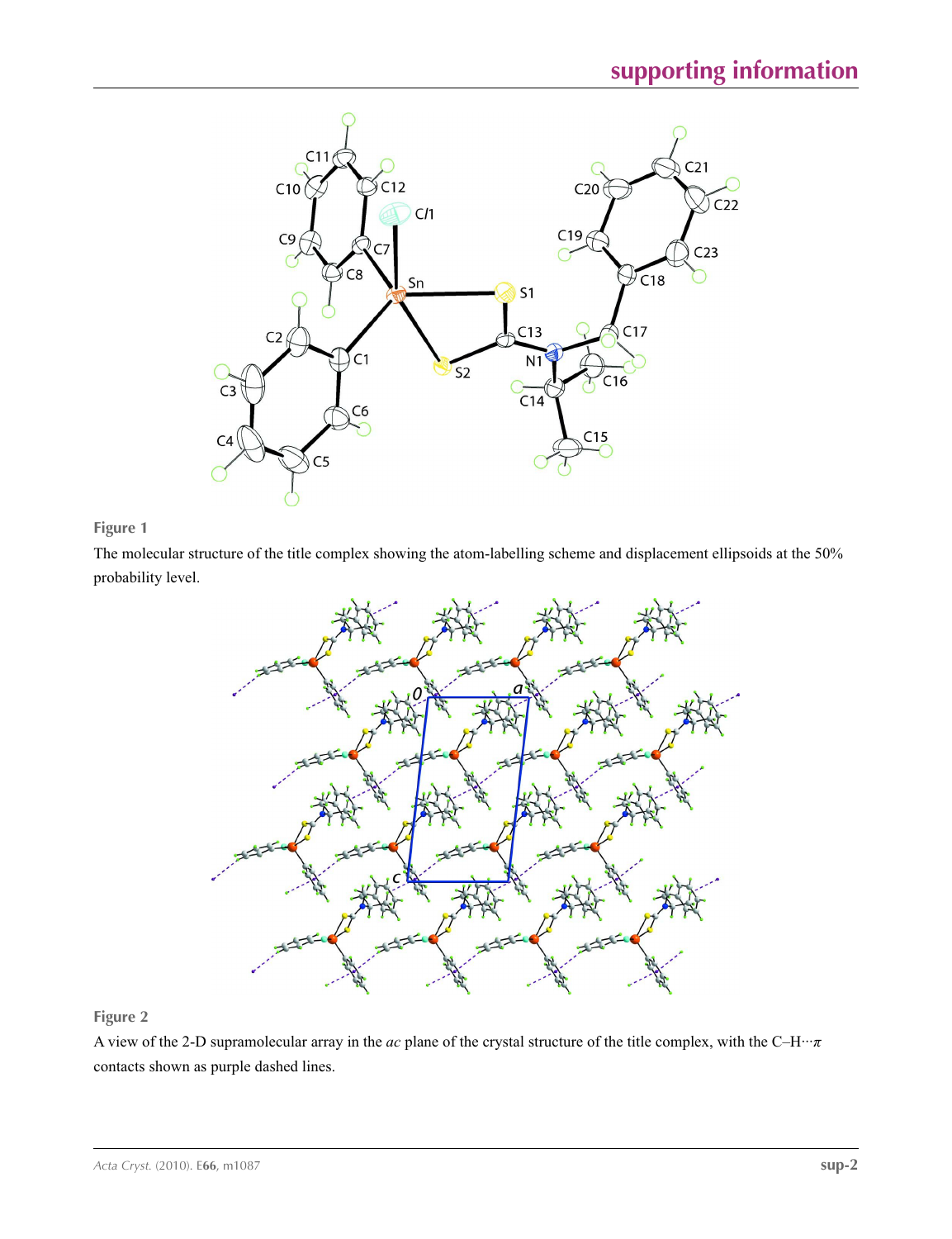

# **Figure 3**

A view in projection down the *a* axis of the crystal structure of the title complex, showing the stacking of the 2-D arrays along the *b* axis. The C–H $\cdots$ *π* contacts are shown as purple dashed lines.

**(***N***-Benzyl-***N***-isopropyldithiocarbamato)chloridodiphenyltin(IV)** 

### *Crystal data*

| $[Sn(C_6H_5)_2(C_{11}H_{14}NS_2)Cl]$                 | $F(000) = 1072$                                                         |
|------------------------------------------------------|-------------------------------------------------------------------------|
| $M_r = 532.69$                                       | $D_x = 1.513$ Mg m <sup>-3</sup>                                        |
| Monoclinic, $P2_1/n$                                 | Mo Ka radiation, $\lambda = 0.71073$ Å                                  |
| Hall symbol: -P 2yn                                  | Cell parameters from 34829 reflections                                  |
| $a = 9.1934(1)$ Å                                    | $\theta$ = 2.2–29.2°                                                    |
| $b = 15.1720(2)$ Å                                   | $\mu$ = 1.39 mm <sup>-1</sup>                                           |
| $c = 16.8740(2)$ Å                                   | $T = 100 \text{ K}$                                                     |
| $\beta$ = 96.497 (1) <sup>o</sup>                    | Block, colourless                                                       |
| $V = 2338.51(5)$ Å <sup>3</sup>                      | $0.30 \times 0.25 \times 0.20$ mm                                       |
| $Z=4$                                                |                                                                         |
| Data collection                                      |                                                                         |
| Oxford Diffraction Xcaliber Eos Gemini               | 54748 measured reflections                                              |
| diffractometer                                       | 5345 independent reflections                                            |
| Radiation source: fine-focus sealed tube             | 4746 reflections with $I > 2\sigma(I)$                                  |
| Graphite monochromator                               | $R_{\text{int}} = 0.042$                                                |
| Detector resolution: 16.1952 pixels mm <sup>-1</sup> | $\theta_{\text{max}} = 27.5^{\circ}, \theta_{\text{min}} = 2.4^{\circ}$ |
| $\omega$ scans                                       | $h = -11 \rightarrow 11$                                                |
| Absorption correction: multi-scan                    | $k = -19 \rightarrow 19$                                                |
| (CrysAlis PRO; Oxford Diffraction, 2010)             | $l = -21 \rightarrow 21$                                                |
| $T_{\min}$ = 0.887, $T_{\max}$ = 1.000               |                                                                         |
|                                                      |                                                                         |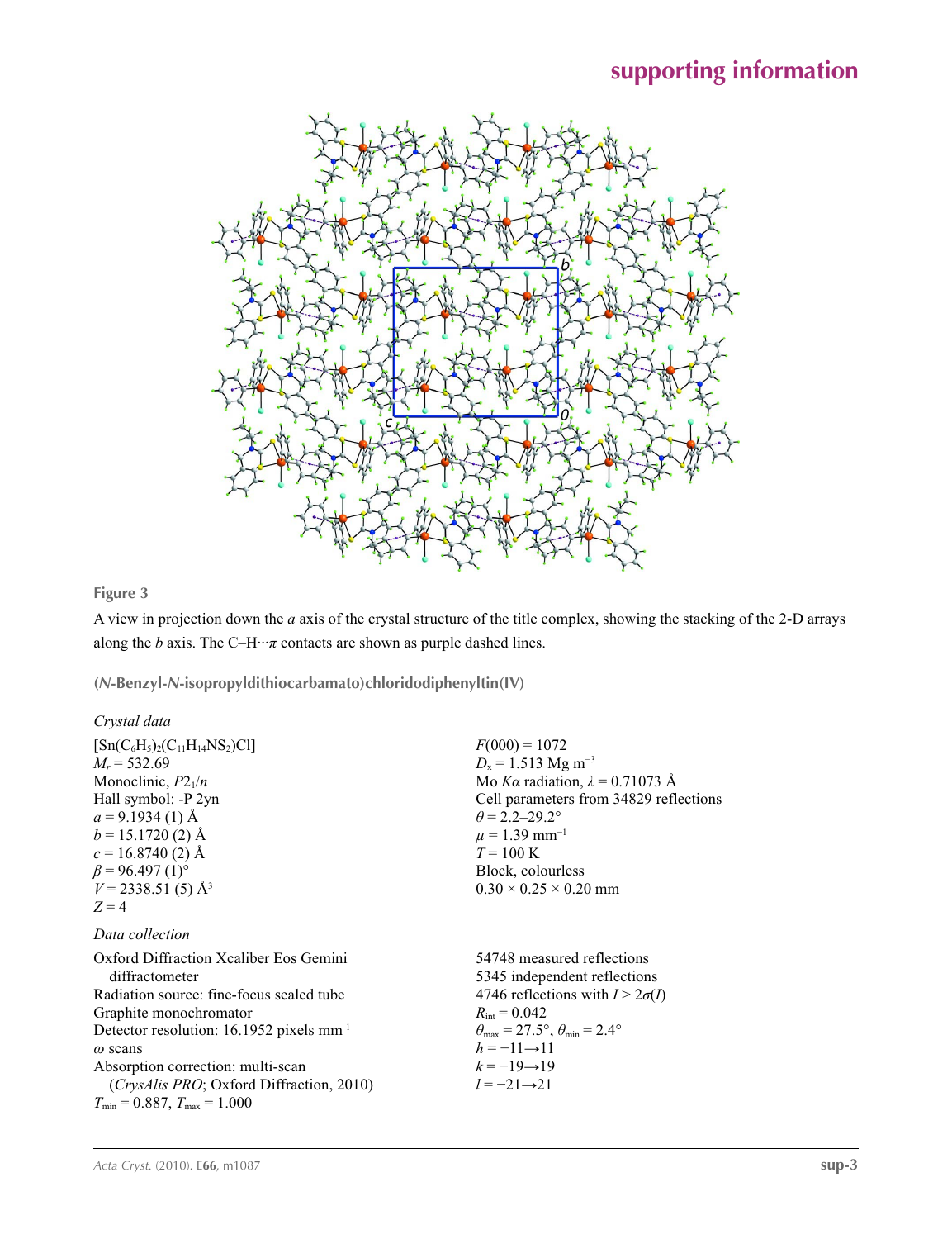*Refinement*

| Refinement on $F^2$                             | Secondary atom site location: difference Fourier             |
|-------------------------------------------------|--------------------------------------------------------------|
| Least-squares matrix: full                      | map                                                          |
| $R[F^2 > 2\sigma(F^2)] = 0.017$                 | Hydrogen site location: inferred from                        |
| $wR(F^2) = 0.045$                               | neighbouring sites                                           |
| $S = 1.04$                                      | H-atom parameters constrained                                |
| 5345 reflections                                | $w = 1/[\sigma^2(F_0^2) + (0.0285P)^2]$                      |
| 253 parameters                                  | where $P = (F_o^2 + 2F_c^2)/3$                               |
| 0 restraints                                    | $(\Delta/\sigma)_{\text{max}} = 0.001$                       |
| Primary atom site location: structure-invariant | $\Delta \rho_{\text{max}} = 0.33 \text{ e } \text{\AA}^{-3}$ |
| direct methods                                  | $\Delta\rho_{\rm min} = -0.33$ e Å <sup>-3</sup>             |
|                                                 |                                                              |

|  |  | Fractional atomic coordinates and isotropic or equivalent isotropic displacement parameters ( $\AA^2$ ) |  |  |  |  |
|--|--|---------------------------------------------------------------------------------------------------------|--|--|--|--|
|--|--|---------------------------------------------------------------------------------------------------------|--|--|--|--|

|                | $\boldsymbol{\chi}$ | у           | $\boldsymbol{Z}$ | $U_{\rm iso}*/U_{\rm eq}$ |
|----------------|---------------------|-------------|------------------|---------------------------|
| ${\rm Sn}$     | 0.677004(10)        | 0.690203(6) | 0.688075(5)      | 0.01845(4)                |
| C11            | 0.76007(4)          | 0.53663(2)  | 0.68888(2)       | 0.03259(9)                |
| S1             | 0.58215(4)          | 0.65598(2)  | 0.81529(2)       | 0.02475(8)                |
| S <sub>2</sub> | 0.54077(4)          | 0.83082(2)  | 0.73935(2)       | 0.02118(8)                |
| N1             | 0.41603(13)         | 0.78207(8)  | 0.86783(7)       | 0.0232(3)                 |
| C1             | 0.88272(15)         | 0.75295(10) | 0.67971(8)       | 0.0240(3)                 |
| C2             | 0.99547(18)         | 0.70469(11) | 0.65168(10)      | 0.0325(4)                 |
| H2             | 0.9832              | 0.6434      | 0.6416           | $0.039*$                  |
| C <sub>3</sub> | 1.12574(18)         | 0.74585(15) | 0.63840(10)      | 0.0439(5)                 |
| H <sub>3</sub> | 1.2024              | 0.7127      | 0.6195           | $0.053*$                  |
| C <sub>4</sub> | 1.14323(19)         | 0.83449(15) | 0.65269(12)      | 0.0482(5)                 |
| H <sub>4</sub> | 1.2318              | 0.8627      | 0.6429           | $0.058*$                  |
| C <sub>5</sub> | 1.03361(19)         | 0.88287(13) | 0.68104(11)      | 0.0438(5)                 |
| H <sub>5</sub> | 1.0469              | 0.9441      | 0.6910           | $0.053*$                  |
| C6             | 0.90314(17)         | 0.84220(11) | 0.69513(10)      | 0.0318(4)                 |
| H <sub>6</sub> | 0.8281              | 0.8756      | 0.7153           | $0.038*$                  |
| C7             | 0.52428(15)         | 0.68234(8)  | 0.58354(8)       | 0.0185(3)                 |
| $\rm{C}8$      | 0.49266(16)         | 0.75798(10) | 0.53744(9)       | 0.0242(3)                 |
| $\rm H8$       | 0.5373              | 0.8125      | 0.5539           | $0.029*$                  |
| C9             | 0.39670(17)         | 0.75412(11) | 0.46787(9)       | 0.0292(3)                 |
| H9             | 0.3767              | 0.8057      | 0.4366           | $0.035*$                  |
| C10            | 0.33020(17)         | 0.67518(11) | 0.44404(10)      | 0.0297(4)                 |
| H10            | 0.2646              | 0.6725      | 0.3964           | $0.036*$                  |
| C11            | 0.35952(16)         | 0.59975(10) | 0.48987(9)       | 0.0274(3)                 |
| H11            | 0.3130              | 0.5457      | 0.4739           | $0.033*$                  |
| C12            | 0.45682(15)         | 0.60357(9)  | 0.55895(9)       | 0.0227(3)                 |
| H12            | 0.4775              | 0.5517      | 0.5897           | $0.027*$                  |
| C13            | 0.50196(15)         | 0.76049(9)  | 0.81307(8)       | 0.0199(3)                 |
| C14            | 0.34197(16)         | 0.86968(10) | 0.86646(9)       | 0.0289(3)                 |
| H14            | 0.3399              | 0.8938      | 0.8112           | $0.035*$                  |
| C15            | 0.4319(2)           | 0.93275(12) | 0.92244(12)      | 0.0431(4)                 |
| <b>H15A</b>    | 0.5321              | 0.9355      | 0.9081           | $0.065*$                  |
| H15B           | 0.4335              | 0.9118      | 0.9775           | $0.065*$                  |
| H15C           | 0.3879              | 0.9916      | 0.9178           | $0.065*$                  |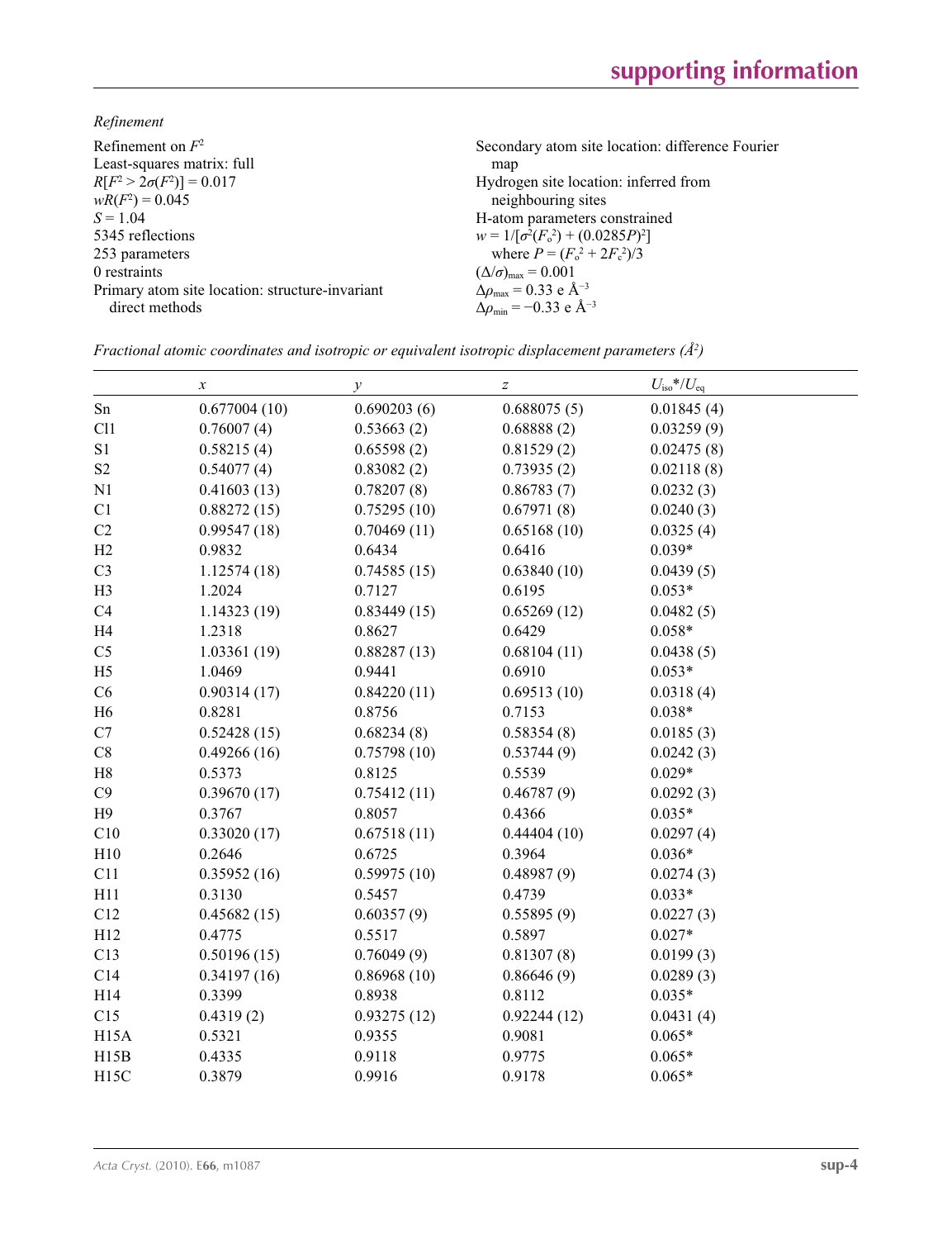| C16             | 0.18495(18) | 0.86220(12) | 0.88488(11) | 0.0400(4) |
|-----------------|-------------|-------------|-------------|-----------|
|                 |             |             |             |           |
| H16A            | 0.1320      | 0.8206      | 0.8477      | $0.060*$  |
| H16B            | 0.1379      | 0.9202      | 0.8792      | $0.060*$  |
| H16C            | 0.1835      | 0.8410      | 0.9397      | $0.060*$  |
| C17             | 0.40459(18) | 0.72348(11) | 0.93638(9)  | 0.0294(3) |
| H17A            | 0.3741      | 0.7592      | 0.9808      | $0.035*$  |
| H17B            | 0.5030      | 0.6994      | 0.9541      | $0.035*$  |
| C18             | 0.29886(16) | 0.64710(10) | 0.92112(9)  | 0.0249(3) |
| C19             | 0.20502(18) | 0.63709(11) | 0.85206(9)  | 0.0316(3) |
| H19A            | 0.2080      | 0.6781      | 0.8097      | $0.038*$  |
| C <sub>20</sub> | 0.1059(2)   | 0.56752(11) | 0.84380(12) | 0.0411(4) |
| H20             | 0.0412      | 0.5614      | 0.7961      | $0.049*$  |
| C <sub>21</sub> | 0.1015(2)   | 0.50811(12) | 0.90402(13) | 0.0519(5) |
| H21             | 0.0325      | 0.4612      | 0.8988      | $0.062*$  |
| C <sub>22</sub> | 0.1979(3)   | 0.51627(13) | 0.97299(13) | 0.0581(6) |
| H <sub>22</sub> | 0.1962      | 0.4743      | 1.0146      | $0.070*$  |
| C <sub>23</sub> | 0.2960(2)   | 0.58509(11) | 0.98129(10) | 0.0406(4) |
| H <sub>23</sub> | 0.3622      | 0.5901      | 1.0286      | $0.049*$  |

*Atomic displacement parameters (Å2 )*

|                | $U^{11}$    | $L^{22}$    | $U^{33}$    | $U^{12}$       | $U^{13}$       | $U^{23}$       |
|----------------|-------------|-------------|-------------|----------------|----------------|----------------|
| Sn             | 0.01680(6)  | 0.01905(6)  | 0.01915(6)  | 0.00046(4)     | 0.00050(4)     | $-0.00322(3)$  |
| C11            | 0.0362(2)   | 0.02243(19) | 0.0372(2)   | 0.00957(16)    | $-0.00441(17)$ | $-0.00494(15)$ |
| S1             | 0.0298(2)   | 0.02159(18) | 0.02287(18) | $-0.00067(15)$ | 0.00296(15)    | 0.00143(14)    |
| S2             | 0.02277(18) | 0.01888(17) | 0.02314(18) | $-0.00102(13)$ | 0.00801(14)    | $-0.00170(13)$ |
| N1             | 0.0239(6)   | 0.0260(6)   | 0.0202(6)   | $-0.0069(5)$   | 0.0053(5)      | $-0.0045(5)$   |
| C <sub>1</sub> | 0.0161(7)   | 0.0360(9)   | 0.0193(7)   | $-0.0015(6)$   | $-0.0004(5)$   | 0.0015(6)      |
| C <sub>2</sub> | 0.0256(8)   | 0.0448(10)  | 0.0275(8)   | 0.0053(7)      | 0.0045(7)      | 0.0010(7)      |
| C <sub>3</sub> | 0.0212(8)   | 0.0748(14)  | 0.0370(10)  | 0.0076(9)      | 0.0090(7)      | 0.0106(9)      |
| C <sub>4</sub> | 0.0207(9)   | 0.0789(15)  | 0.0442(11)  | $-0.0136(9)$   | 0.0004(8)      | 0.0186(10)     |
| C <sub>5</sub> | 0.0319(9)   | 0.0488(11)  | 0.0491(11)  | $-0.0161(8)$   | $-0.0028(8)$   | 0.0075(9)      |
| C <sub>6</sub> | 0.0242(8)   | 0.0358(9)   | 0.0348(9)   | $-0.0062(7)$   | 0.0010(7)      | $-0.0008(7)$   |
| C7             | 0.0158(6)   | 0.0212(7)   | 0.0186(7)   | 0.0015(5)      | 0.0014(5)      | $-0.0037(5)$   |
| C8             | 0.0244(8)   | 0.0208(8)   | 0.0274(8)   | 0.0002(6)      | 0.0037(6)      | $-0.0017(6)$   |
| C9             | 0.0291(8)   | 0.0311(9)   | 0.0267(8)   | 0.0091(7)      | 0.0007(6)      | 0.0044(6)      |
| C10            | 0.0219(8)   | 0.0421(10)  | 0.0236(8)   | 0.0054(7)      | $-0.0042(6)$   | $-0.0049(7)$   |
| C11            | 0.0212(7)   | 0.0296(8)   | 0.0309(8)   | $-0.0034(6)$   | 0.0011(6)      | $-0.0092(6)$   |
| C12            | 0.0219(7)   | 0.0206(7)   | 0.0256(7)   | 0.0004(6)      | 0.0031(6)      | $-0.0017(6)$   |
| C13            | 0.0183(7)   | 0.0222(7)   | 0.0188(7)   | $-0.0066(6)$   | 0.0003(5)      | $-0.0053(5)$   |
| C14            | 0.0297(8)   | 0.0274(8)   | 0.0317(8)   | $-0.0026(7)$   | 0.0132(7)      | $-0.0076(6)$   |
| C15            | 0.0418(10)  | 0.0331(10)  | 0.0560(12)  | $-0.0112(8)$   | 0.0128(9)      | $-0.0188(8)$   |
| C16            | 0.0332(9)   | 0.0421(10)  | 0.0477(11)  | $-0.0030(8)$   | 0.0179(8)      | $-0.0098(8)$   |
| C17            | 0.0318(8)   | 0.0393(9)   | 0.0177(7)   | $-0.0093(7)$   | 0.0046(6)      | $-0.0023(6)$   |
| C18            | 0.0271(8)   | 0.0251(8)   | 0.0241(7)   | $-0.0007(6)$   | 0.0095(6)      | $-0.0019(6)$   |
| C19            | 0.0343(9)   | 0.0287(9)   | 0.0316(8)   | $-0.0063(7)$   | 0.0026(7)      | $-0.0001(7)$   |
| C20            | 0.0382(10)  | 0.0344(10)  | 0.0516(11)  | $-0.0104(8)$   | 0.0083(8)      | $-0.0124(8)$   |
| C21            | 0.0649(13)  | 0.0325(10)  | 0.0636(13)  | $-0.0202(9)$   | 0.0301(11)     | $-0.0113(9)$   |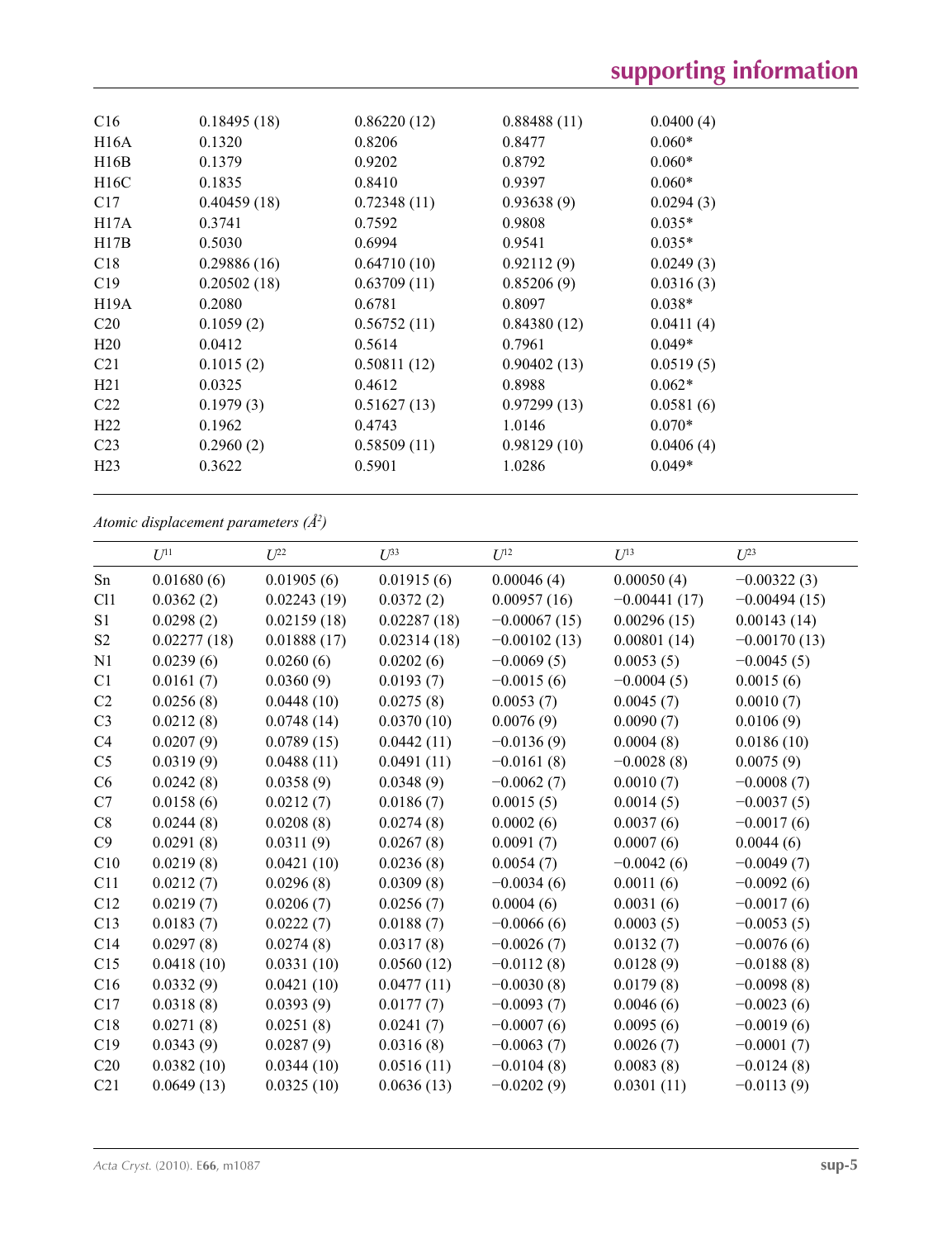# **supporting information**

| C22             | 0.0979(18) | 0.0314(10) | 0.0502(12) | $-0.0109(11)$ | 0.0309(12) | 0.0071(9) |
|-----------------|------------|------------|------------|---------------|------------|-----------|
| C <sub>23</sub> | 0.0587(12) | 0.0353(10) | 0.0288(9)  | 0.0018(9)     | 0.0100(8)  | 0.0027(7) |

*Geometric parameters (Å, º)*

| 2.4621(4)<br>0.9500<br>$Sn - S1$<br>$C10 - H10$<br>2.6672(4)<br>$C11 - C12$<br>$Sn - S2$<br>1.388(2)<br>$Sn - C1$<br>$C11 - H11$<br>0.9500<br>2.1362(14)<br>$Sn - C7$<br>2.1300(14)<br>$C12 - H12$<br>0.9500<br>$Sn - Cl1$<br>$C14 - C16$<br>2.4515(4)<br>1.515(2)<br>$S1 - C13$<br>$C14 - C15$<br>1.7472(15)<br>1.521(2)<br>1.0000<br>$S2 - C13$<br>1.7070(14)<br>$C14 - H14$<br>$C15 - H15A$<br>0.9800<br>$N1 - C13$<br>1.3230(18)<br>$N1 - C17$<br>1.4721(19)<br>0.9800<br>$C15 - H15B$<br>$N1 - C14$<br>0.9800<br>1.492(2)<br>$C15 - H15C$<br>$C1-C6$<br>0.9800<br>1.388(2)<br>$C16 - H16A$<br>$C1-C2$<br>0.9800<br>1.395(2)<br>$C16 - H16B$<br>$C2-C3$<br>$C16 - H16C$<br>0.9800<br>1.391(2)<br>$C2-H2$<br>0.9500<br>$C17 - C18$<br>1.516(2)<br>$C3-C4$<br>$C17 - H17A$<br>0.9900<br>1.373(3)<br>0.9500<br>$C3-H3$<br>$C17 - H17B$<br>0.9900<br>$C4 - C5$<br>1.376(3)<br>$C18 - C19$<br>1.378(2)<br>$C4 - H4$<br>0.9500<br>$C18 - C23$<br>1.387(2)<br>$C5-C6$<br>$C19 - C20$<br>1.393(2)<br>1.391(2)<br>$C5 - H5$<br>0.9500<br>C19-H19A<br>0.9500<br>$C6 - H6$<br>$C20-C21$<br>0.9500<br>1.363(3)<br>$C7 - C12$<br>$C20 - H20$<br>0.9500<br>1.3881 (19)<br>$C7-C8$<br>$C21 - C22$<br>1.3984(19)<br>1.386(3)<br>$C8 - C9$<br>0.9500<br>1.388(2)<br>$C21 - H21$<br>0.9500<br>$C8 - H8$<br>$C22-C23$<br>1.377(3) |  |
|--------------------------------------------------------------------------------------------------------------------------------------------------------------------------------------------------------------------------------------------------------------------------------------------------------------------------------------------------------------------------------------------------------------------------------------------------------------------------------------------------------------------------------------------------------------------------------------------------------------------------------------------------------------------------------------------------------------------------------------------------------------------------------------------------------------------------------------------------------------------------------------------------------------------------------------------------------------------------------------------------------------------------------------------------------------------------------------------------------------------------------------------------------------------------------------------------------------------------------------------------------------------------------------------------------------------|--|
|                                                                                                                                                                                                                                                                                                                                                                                                                                                                                                                                                                                                                                                                                                                                                                                                                                                                                                                                                                                                                                                                                                                                                                                                                                                                                                                    |  |
|                                                                                                                                                                                                                                                                                                                                                                                                                                                                                                                                                                                                                                                                                                                                                                                                                                                                                                                                                                                                                                                                                                                                                                                                                                                                                                                    |  |
|                                                                                                                                                                                                                                                                                                                                                                                                                                                                                                                                                                                                                                                                                                                                                                                                                                                                                                                                                                                                                                                                                                                                                                                                                                                                                                                    |  |
|                                                                                                                                                                                                                                                                                                                                                                                                                                                                                                                                                                                                                                                                                                                                                                                                                                                                                                                                                                                                                                                                                                                                                                                                                                                                                                                    |  |
|                                                                                                                                                                                                                                                                                                                                                                                                                                                                                                                                                                                                                                                                                                                                                                                                                                                                                                                                                                                                                                                                                                                                                                                                                                                                                                                    |  |
|                                                                                                                                                                                                                                                                                                                                                                                                                                                                                                                                                                                                                                                                                                                                                                                                                                                                                                                                                                                                                                                                                                                                                                                                                                                                                                                    |  |
|                                                                                                                                                                                                                                                                                                                                                                                                                                                                                                                                                                                                                                                                                                                                                                                                                                                                                                                                                                                                                                                                                                                                                                                                                                                                                                                    |  |
|                                                                                                                                                                                                                                                                                                                                                                                                                                                                                                                                                                                                                                                                                                                                                                                                                                                                                                                                                                                                                                                                                                                                                                                                                                                                                                                    |  |
|                                                                                                                                                                                                                                                                                                                                                                                                                                                                                                                                                                                                                                                                                                                                                                                                                                                                                                                                                                                                                                                                                                                                                                                                                                                                                                                    |  |
|                                                                                                                                                                                                                                                                                                                                                                                                                                                                                                                                                                                                                                                                                                                                                                                                                                                                                                                                                                                                                                                                                                                                                                                                                                                                                                                    |  |
|                                                                                                                                                                                                                                                                                                                                                                                                                                                                                                                                                                                                                                                                                                                                                                                                                                                                                                                                                                                                                                                                                                                                                                                                                                                                                                                    |  |
|                                                                                                                                                                                                                                                                                                                                                                                                                                                                                                                                                                                                                                                                                                                                                                                                                                                                                                                                                                                                                                                                                                                                                                                                                                                                                                                    |  |
|                                                                                                                                                                                                                                                                                                                                                                                                                                                                                                                                                                                                                                                                                                                                                                                                                                                                                                                                                                                                                                                                                                                                                                                                                                                                                                                    |  |
|                                                                                                                                                                                                                                                                                                                                                                                                                                                                                                                                                                                                                                                                                                                                                                                                                                                                                                                                                                                                                                                                                                                                                                                                                                                                                                                    |  |
|                                                                                                                                                                                                                                                                                                                                                                                                                                                                                                                                                                                                                                                                                                                                                                                                                                                                                                                                                                                                                                                                                                                                                                                                                                                                                                                    |  |
|                                                                                                                                                                                                                                                                                                                                                                                                                                                                                                                                                                                                                                                                                                                                                                                                                                                                                                                                                                                                                                                                                                                                                                                                                                                                                                                    |  |
|                                                                                                                                                                                                                                                                                                                                                                                                                                                                                                                                                                                                                                                                                                                                                                                                                                                                                                                                                                                                                                                                                                                                                                                                                                                                                                                    |  |
|                                                                                                                                                                                                                                                                                                                                                                                                                                                                                                                                                                                                                                                                                                                                                                                                                                                                                                                                                                                                                                                                                                                                                                                                                                                                                                                    |  |
|                                                                                                                                                                                                                                                                                                                                                                                                                                                                                                                                                                                                                                                                                                                                                                                                                                                                                                                                                                                                                                                                                                                                                                                                                                                                                                                    |  |
|                                                                                                                                                                                                                                                                                                                                                                                                                                                                                                                                                                                                                                                                                                                                                                                                                                                                                                                                                                                                                                                                                                                                                                                                                                                                                                                    |  |
|                                                                                                                                                                                                                                                                                                                                                                                                                                                                                                                                                                                                                                                                                                                                                                                                                                                                                                                                                                                                                                                                                                                                                                                                                                                                                                                    |  |
|                                                                                                                                                                                                                                                                                                                                                                                                                                                                                                                                                                                                                                                                                                                                                                                                                                                                                                                                                                                                                                                                                                                                                                                                                                                                                                                    |  |
|                                                                                                                                                                                                                                                                                                                                                                                                                                                                                                                                                                                                                                                                                                                                                                                                                                                                                                                                                                                                                                                                                                                                                                                                                                                                                                                    |  |
|                                                                                                                                                                                                                                                                                                                                                                                                                                                                                                                                                                                                                                                                                                                                                                                                                                                                                                                                                                                                                                                                                                                                                                                                                                                                                                                    |  |
|                                                                                                                                                                                                                                                                                                                                                                                                                                                                                                                                                                                                                                                                                                                                                                                                                                                                                                                                                                                                                                                                                                                                                                                                                                                                                                                    |  |
| $C9 - C10$<br>$C22 - H22$<br>0.9500<br>1.384(2)                                                                                                                                                                                                                                                                                                                                                                                                                                                                                                                                                                                                                                                                                                                                                                                                                                                                                                                                                                                                                                                                                                                                                                                                                                                                    |  |
| $C9 - H9$<br>0.9500<br>$C23 - H23$<br>0.9500                                                                                                                                                                                                                                                                                                                                                                                                                                                                                                                                                                                                                                                                                                                                                                                                                                                                                                                                                                                                                                                                                                                                                                                                                                                                       |  |
| $C10 - C11$<br>1.390(2)                                                                                                                                                                                                                                                                                                                                                                                                                                                                                                                                                                                                                                                                                                                                                                                                                                                                                                                                                                                                                                                                                                                                                                                                                                                                                            |  |
| $C7 - Sn - C1$<br>$C11 - C12 - C7$<br>118.41(5)<br>120.71(13)                                                                                                                                                                                                                                                                                                                                                                                                                                                                                                                                                                                                                                                                                                                                                                                                                                                                                                                                                                                                                                                                                                                                                                                                                                                      |  |
| $C7 - Sn - Cl1$<br>$C11 - C12 - H12$<br>97.30(4)<br>119.6                                                                                                                                                                                                                                                                                                                                                                                                                                                                                                                                                                                                                                                                                                                                                                                                                                                                                                                                                                                                                                                                                                                                                                                                                                                          |  |
| Cl—Sn—Cl1<br>98.42 (4)<br>$C7 - C12 - H12$<br>119.6                                                                                                                                                                                                                                                                                                                                                                                                                                                                                                                                                                                                                                                                                                                                                                                                                                                                                                                                                                                                                                                                                                                                                                                                                                                                |  |
| $C7 - Sn - S1$<br>116.42(4)<br>$N1 - C13 - S2$<br>123.01(11)                                                                                                                                                                                                                                                                                                                                                                                                                                                                                                                                                                                                                                                                                                                                                                                                                                                                                                                                                                                                                                                                                                                                                                                                                                                       |  |
| $C1 - Sn - S1$<br>123.72(4)<br>$N1 - C13 - S1$<br>119.57(11)                                                                                                                                                                                                                                                                                                                                                                                                                                                                                                                                                                                                                                                                                                                                                                                                                                                                                                                                                                                                                                                                                                                                                                                                                                                       |  |
| 86.307 (14)<br>$S2 - C13 - S1$<br>$Cl1 - Sn - S1$<br>117.42(8)                                                                                                                                                                                                                                                                                                                                                                                                                                                                                                                                                                                                                                                                                                                                                                                                                                                                                                                                                                                                                                                                                                                                                                                                                                                     |  |
| $N1 - C14 - C16$<br>$C7 - Sn - S2$<br>91.36(4)<br>111.95(13)                                                                                                                                                                                                                                                                                                                                                                                                                                                                                                                                                                                                                                                                                                                                                                                                                                                                                                                                                                                                                                                                                                                                                                                                                                                       |  |
| $N1 - C14 - C15$<br>$C1 - Sn - S2$<br>96.70(4)<br>109.62(13)                                                                                                                                                                                                                                                                                                                                                                                                                                                                                                                                                                                                                                                                                                                                                                                                                                                                                                                                                                                                                                                                                                                                                                                                                                                       |  |
| $Cl1 - Sn - S2$<br>$C16-C14-C15$<br>156.326(13)<br>112.52(13)                                                                                                                                                                                                                                                                                                                                                                                                                                                                                                                                                                                                                                                                                                                                                                                                                                                                                                                                                                                                                                                                                                                                                                                                                                                      |  |
| $S1 - Sn - S2$<br>$N1 - C14 - H14$<br>107.5<br>70.135 (12)                                                                                                                                                                                                                                                                                                                                                                                                                                                                                                                                                                                                                                                                                                                                                                                                                                                                                                                                                                                                                                                                                                                                                                                                                                                         |  |
| $C13 - S1 - Sn$<br>$C16-C14-H14$<br>88.86 (5)<br>107.5                                                                                                                                                                                                                                                                                                                                                                                                                                                                                                                                                                                                                                                                                                                                                                                                                                                                                                                                                                                                                                                                                                                                                                                                                                                             |  |
| $C15 - C14 - H14$<br>$C13 - S2 - Sn$<br>83.16(5)<br>107.5                                                                                                                                                                                                                                                                                                                                                                                                                                                                                                                                                                                                                                                                                                                                                                                                                                                                                                                                                                                                                                                                                                                                                                                                                                                          |  |
| $C13 - N1 - C17$<br>$C14-C15-H15A$<br>120.05(13)<br>109.5                                                                                                                                                                                                                                                                                                                                                                                                                                                                                                                                                                                                                                                                                                                                                                                                                                                                                                                                                                                                                                                                                                                                                                                                                                                          |  |
| $C13 - N1 - C14$<br>$C14-C15-H15B$<br>109.5<br>121.13(12)                                                                                                                                                                                                                                                                                                                                                                                                                                                                                                                                                                                                                                                                                                                                                                                                                                                                                                                                                                                                                                                                                                                                                                                                                                                          |  |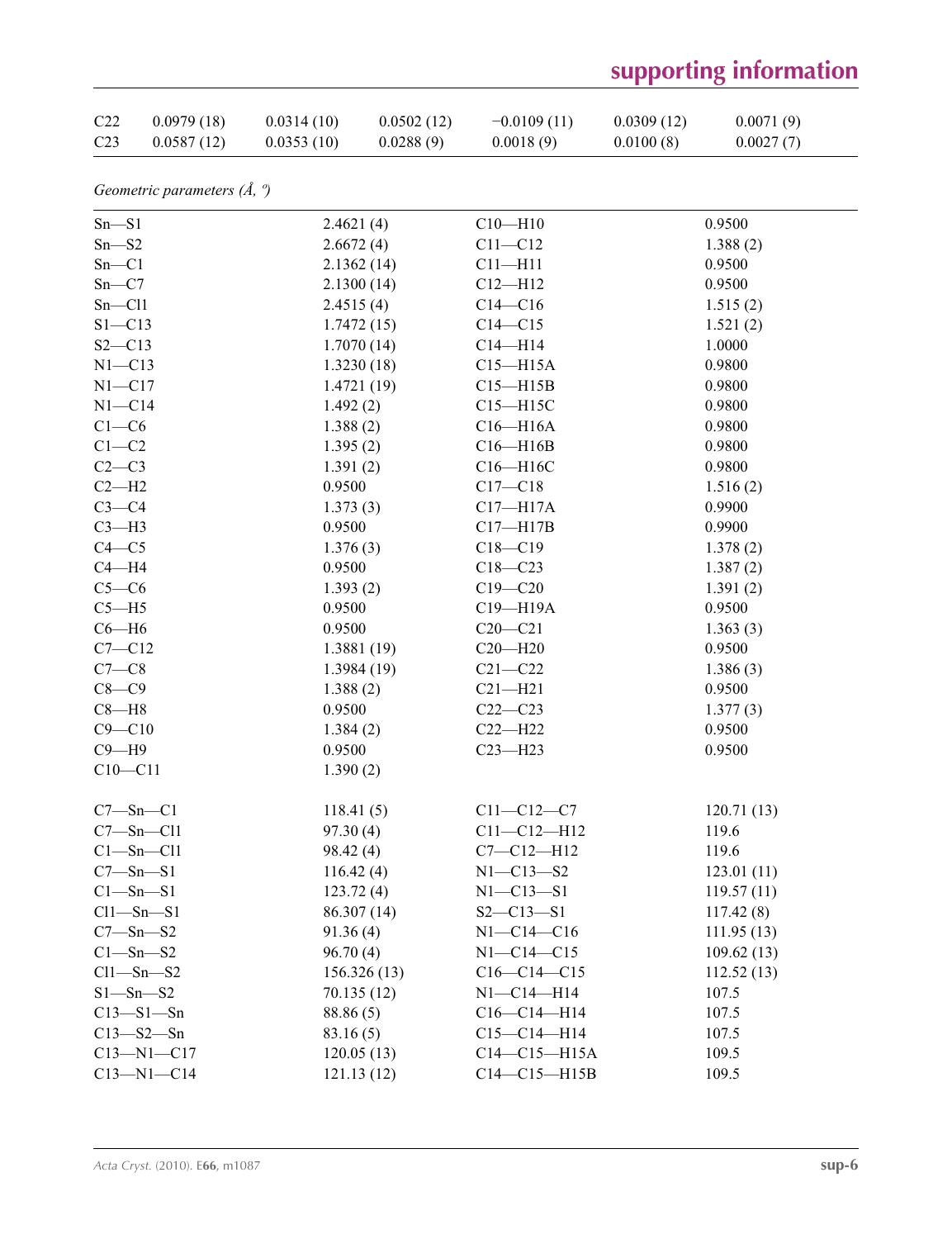| $C17 - N1 - C14$              | 118.49(12)    | H15A-C15-H15B          | 109.5         |
|-------------------------------|---------------|------------------------|---------------|
| $C6-C1-C2$                    | 119.07(14)    | $C14-C15-H15C$         | 109.5         |
| $C6-C1-Sn$                    | 121.63(11)    | H15A-C15-H15C          | 109.5         |
| $C2-C1-Sn$                    | 119.07(12)    | H15B-C15-H15C          | 109.5         |
| $C1-C2-C3$                    | 120.35(17)    | $C14-C16-H16A$         | 109.5         |
| $C1-C2-H2$                    | 119.8         | $C14-C16-H16B$         | 109.5         |
| $C3-C2-H2$                    | 119.8         | H16A-C16-H16B          | 109.5         |
| $C4-C3-C2$                    | 119.83(17)    | C14-C16-H16C           | 109.5         |
| $C4-C3-H3$                    | 120.1         | H16A-C16-H16C          | 109.5         |
| $C2-C3-H3$                    | 120.1         | H16B-C16-H16C          | 109.5         |
| $C3-C4-C5$                    | 120.53(17)    | $N1 - C17 - C18$       | 115.44(12)    |
| $C3-C4-H4$                    | 119.7         | $N1 - C17 - H17A$      | 108.4         |
| $C5-C4-H4$                    | 119.7         | C18-C17-H17A           | 108.4         |
| $C4-C5-C6$                    | 120.12(18)    | $N1-C17-H17B$          | 108.4         |
| $C4-C5-H5$                    | 119.9         | $C18 - C17 - H17B$     | 108.4         |
| $C6-C5-H5$                    | 119.9         | H17A-C17-H17B          | 107.5         |
| $C1-C6-C5$                    | 120.07(16)    | $C19 - C18 - C23$      | 118.87(15)    |
| $C1-C6-H6$                    | 120.0         | $C19 - C18 - C17$      | 123.79(14)    |
| $C5-C6-H6$                    | 120.0         | $C23 - C18 - C17$      | 117.33(14)    |
| $C12-C7-C8$                   | 118.86(13)    | $C18 - C19 - C20$      | 120.58(16)    |
| $C12 - C7 - Sn$               | 121.74(10)    | C18-C19-H19A           | 119.7         |
| $C8-C7-Sn$                    | 119.39(10)    | C20-C19-H19A           | 119.7         |
| $C9 - C8 - C7$                | 120.54(14)    | $C21 - C20 - C19$      | 120.13(18)    |
| $C9 - C8 - H8$                | 119.7         | $C21 - C20 - H20$      | 119.9         |
|                               |               |                        |               |
| $C7-C8-H8$<br>$C8 - C9 - C10$ | 119.7         | $C19 - C20 - H20$      | 119.9         |
|                               | 120.02(15)    | $C20-C21-C22$          | 119.78(18)    |
| $C8-C9-H9$                    | 120.0         | $C20-C21-H21$          | 120.1         |
| $C10-C9-H9$                   | 120.0         | $C22-C21-H21$          | 120.1         |
| $C9 - C10 - C11$              | 119.95(14)    | $C23-C22-C21$          | 120.17(18)    |
| $C9 - C10 - H10$              | 120.0         | C23-C22-H22            | 119.9         |
| $C11 - C10 - H10$             | 120.0         | $C21 - C22 - H22$      | 119.9         |
| $C12 - C11 - C10$             | 119.92(14)    | $C22-C23-C18$          | 120.43(18)    |
| $C12 - C11 - H11$             | 120.0         | $C22-C23-H23$          | 119.8         |
| $C10 - C11 - H11$             | 120.0         | $C18 - C23 - H23$      | 119.8         |
| $C7 - Sn - S1 - C13$          | $-77.41(6)$   | $C12-C7-C8-C9$         | $-0.7(2)$     |
| $C1 - Sn - S1 - C13$          | 88.60 (7)     | $Sn - C7 - C8 - C9$    | 178.20(11)    |
| $Cl1 - Sn - S1 - Cl3$         | $-173.74(5)$  | $C7 - C8 - C9 - C10$   | 0.7(2)        |
| $S2 - Sn - S1 - C13$          | 3.88(4)       | $C8 - C9 - C10 - C11$  | 0.0(2)        |
| $C7 - Sn - S2 - C13$          | 113.69(6)     | $C9 - C10 - C11 - C12$ | $-0.8(2)$     |
| $C1 - Sn - S2 - C13$          | $-127.49(6)$  | $C10-C11-C12-C7$       | 0.8(2)        |
| $Cl1 - Sn - S2 - C13$         | 1.93(6)       | $C8-C7-C12-C11$        | $-0.1(2)$     |
| $S1 - Sn - S2 - C13$          | $-4.00(5)$    | $Sn - C7 - C12 - C11$  | $-178.90(11)$ |
| $C7 - Sn - C1 - C6$           | 91.75(12)     | $C17 - N1 - C13 - S2$  | $-170.93(10)$ |
| $Cl1 - Sn - Cl - C6$          | $-165.18(11)$ | $C14 - N1 - C13 - S2$  | 2.41(18)      |
| $S1 - Sn - C1 - C6$           | $-74.01(12)$  | $C17 - N1 - C13 - S1$  | 8.53(17)      |
| $S2 - Sn - C1 - C6$           | $-3.45(12)$   | $C14 - N1 - C13 - S1$  | $-178.13(10)$ |
| $C7 - Sn - C1 - C2$           | $-82.83(13)$  | $Sn - S2 - C13 - N1$   | $-174.56(12)$ |
|                               |               |                        |               |